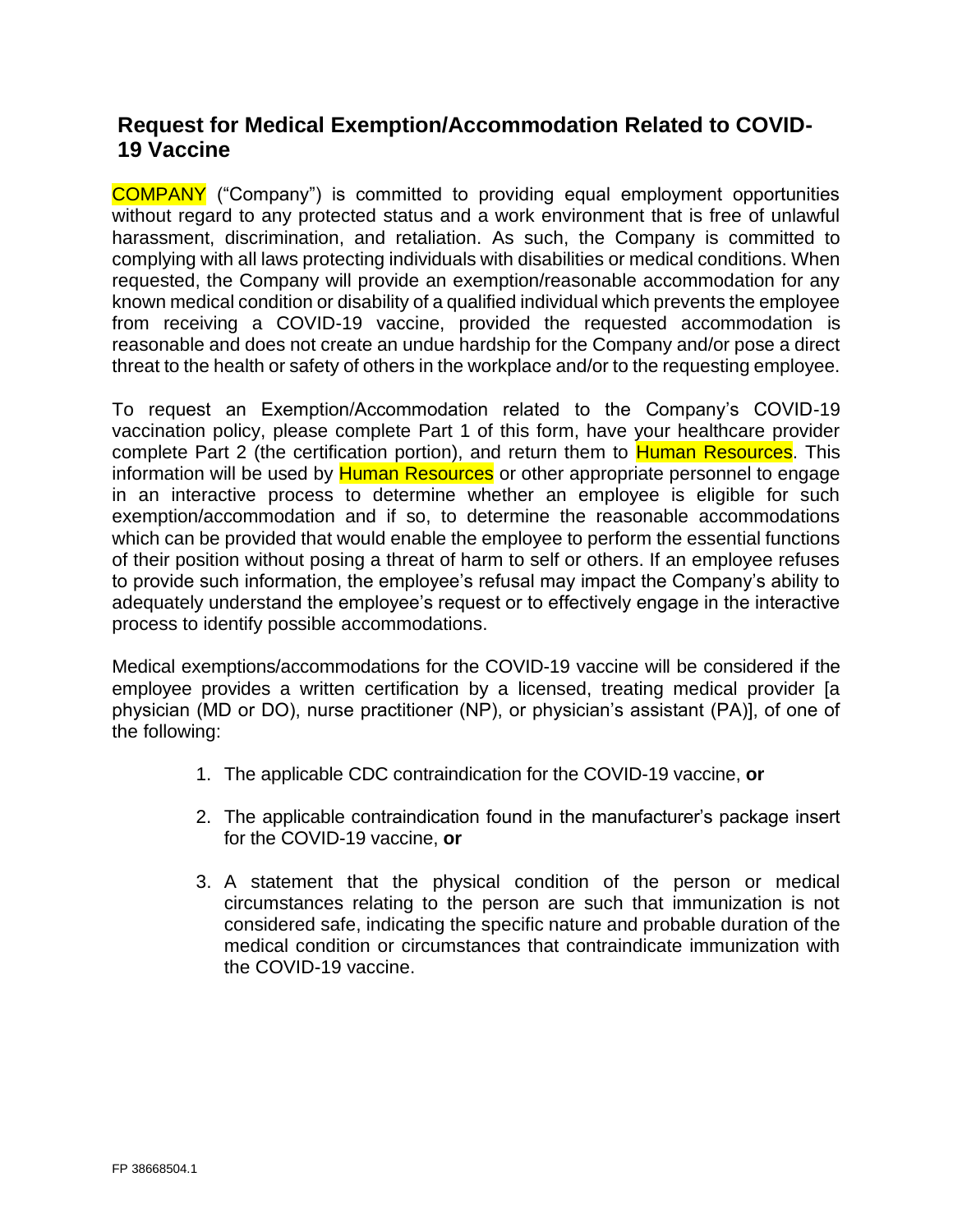## *Part 1 – To Be Completed by Employee:*

**Name: Name:** *Name:* **<b>***Name: Name: Name: <i>Name: <i>Name: <i>PARES* 

**Date of Request: \_\_\_\_\_\_\_\_\_\_\_\_\_\_\_\_\_\_\_\_\_\_\_\_\_\_\_\_\_\_\_\_\_\_\_\_\_\_\_\_\_\_**

#### **Verification and Accuracy**

**I verify that the information I am submitting in support of my request for an accommodation is complete and accurate to the best of my knowledge, and I understand that any intentional misrepresentation contained in this request may result in disciplinary action.**

**I also understand that my request for an accommodation may not be granted if it is not reasonable, if it poses a direct threat to the health and/or safety of others in the workplace and/or to me, or if it creates an undue hardship on the Company.**

| Signature: |  |  |  |
|------------|--|--|--|
|            |  |  |  |

Date: \_\_\_\_\_\_\_\_\_\_\_\_\_\_\_\_\_\_\_\_\_\_\_\_\_\_\_\_\_\_\_\_\_\_\_\_\_\_\_\_\_\_\_\_\_\_\_\_\_\_\_\_\_\_\_\_\_\_\_\_\_

Print Name: \_\_\_\_\_\_\_\_\_\_\_\_\_\_\_\_\_\_\_\_\_\_\_\_\_\_\_\_\_\_\_\_\_\_\_\_\_\_\_\_\_\_\_\_\_\_\_\_\_\_\_\_\_\_\_\_\_\_\_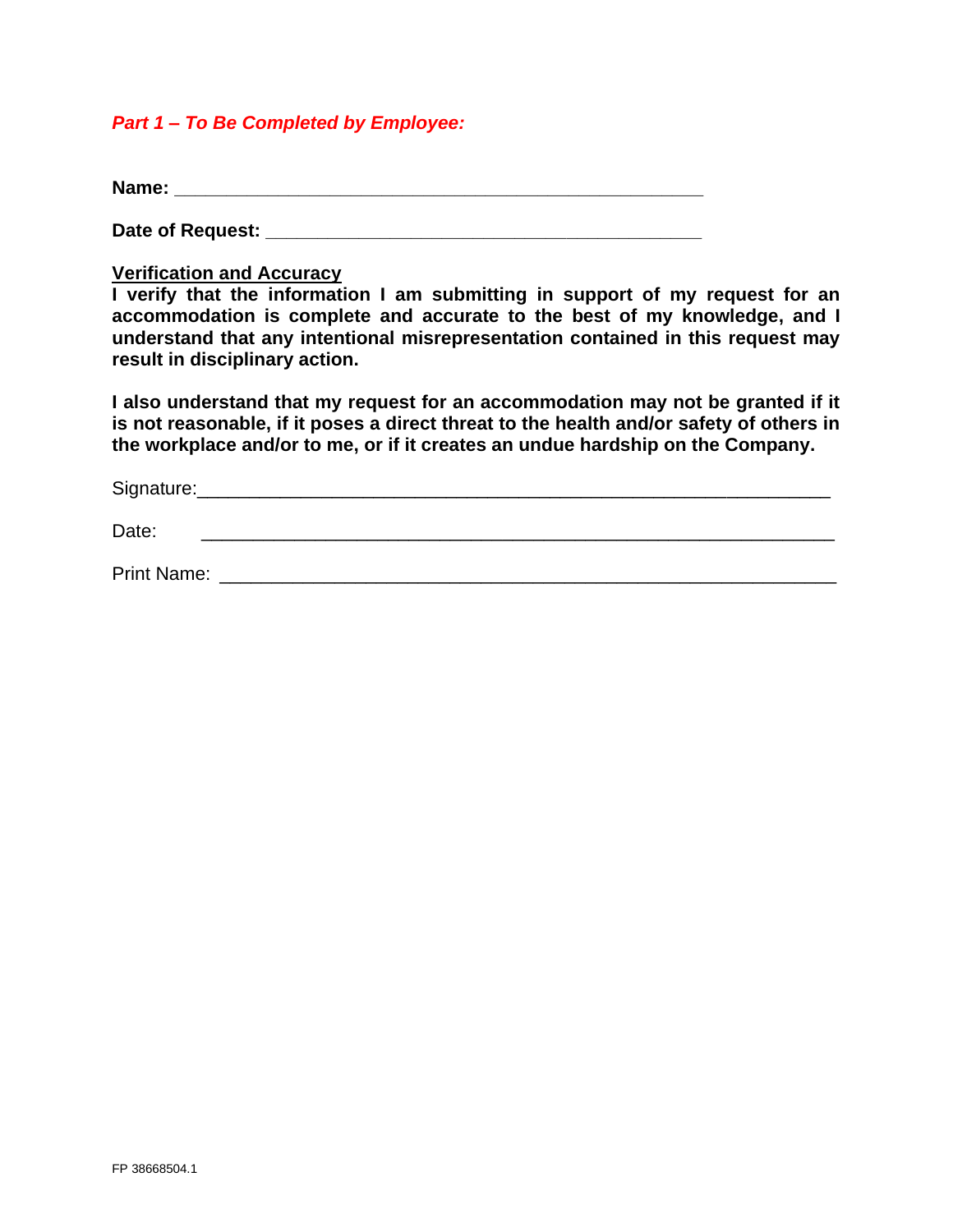# *Part 2 – To be completed by Employee's Medical Provider:*

Company Name:

Employee Name:

Attention Medical Provider:

COMPANY requires a COVID-19 vaccination as a condition of employment. The abovenamed employee is requesting an exemption from this vaccination requirement. A medical exemption from the COVID-19 vaccination may be allowed for certain recognized contraindications.

Please complete the form below. Should you have any questions, please contact **Example 2** at  $\begin{bmatrix} 1 & 1 \\ 2 & 3 \end{bmatrix}$  at  $\begin{bmatrix} 2 & 3 \\ 3 & 4 \end{bmatrix}$  at  $\begin{bmatrix} 3 & 3 \\ 3 & 4 \end{bmatrix}$ . Thank you.

### **The above person should not be immunized for COVID-19 for the following reason**s **(Please check all that apply.)**:

History of previous allergic reaction to indicate an immediate hypersensitivity reaction to a component of the vaccine.

The physical condition of the person or medical circumstances relating to the person are such that immunization is not considered safe. Please indicate the specific nature and probable duration of the medical condition or circumstances that contraindicate immunization with the COVID-19 vaccine.



Other – Please provide this information in a separate narrative that describes the exemption in detail.

I certify that\_\_\_\_\_\_\_\_\_\_\_\_\_\_\_\_\_\_\_\_ has the above contraindication and request a medical exemption from the COVID-19 vaccination.